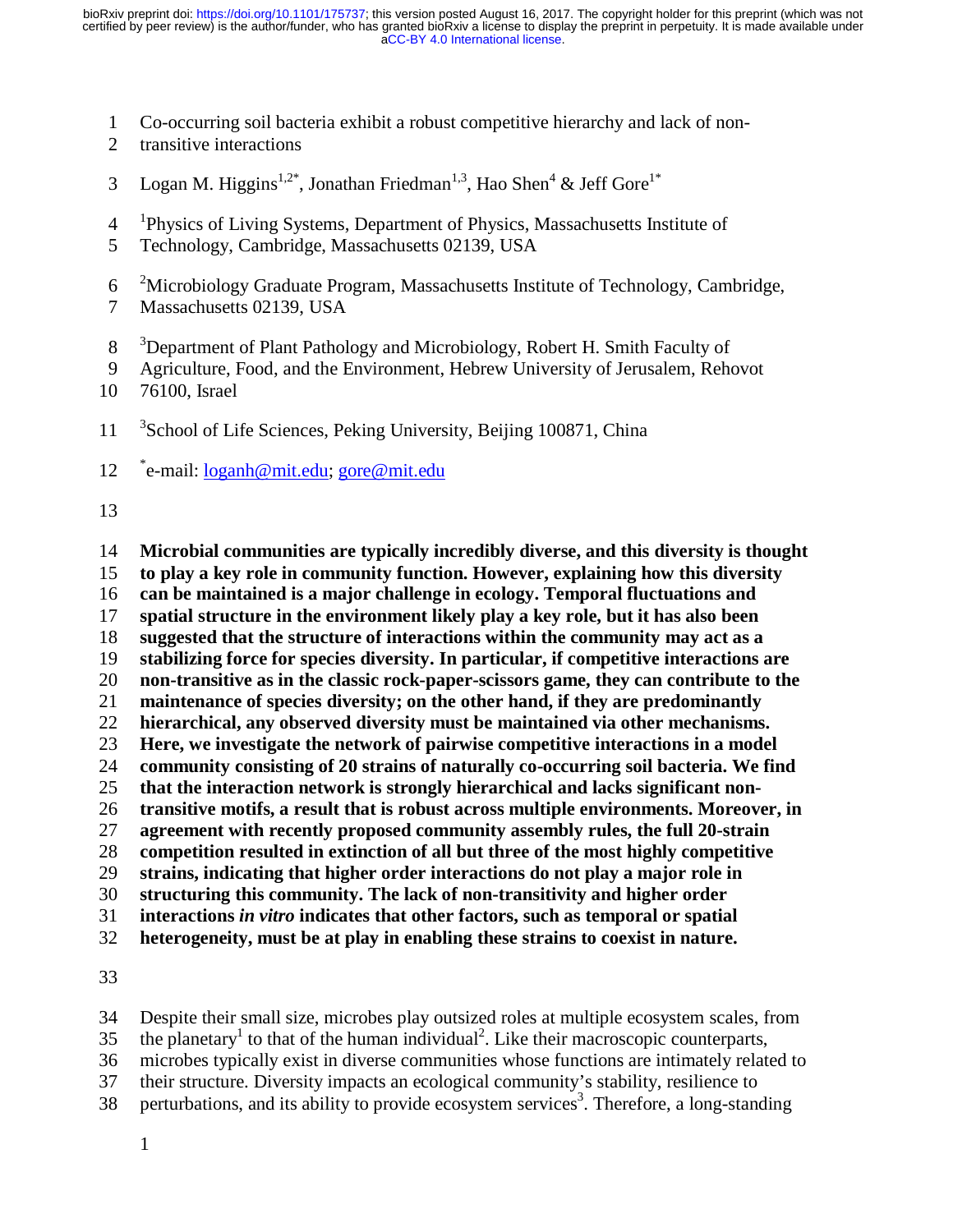39 area of interest in microbial ecology has been understanding the factors that give rise to

40 the diversity observed within microbial communities<sup>4,5</sup>. A better understanding of the

41 structure of microbial communities is desirable for both managing existing microbial

42 communities<sup>6</sup> and, eventually, engineering them *de novo*<sup>7</sup>.

43 Many factors can contribute to the generation and maintenance of diversity in ecological 44 communities. Non-transitivity<sup>8</sup>, bistability<sup>9</sup>, weak interactions<sup>10</sup>, facilitation, multiple 45 limiting factors, and spatial or temporal segregation $11$  have all been hypothesized to play 46 a role; however, there is little empirical data regarding the relative importance of each of 47 these factors in actual natural communities. By investigating the network of underlying 48 interactions among the members of a given community, we can better understand each 49 factor's relative importance in structuring the community<sup>12</sup>. Since interspecific 50 competition is thought to be a dominant factor in determining whether a given species 51 can persist in a community<sup>13,14</sup>, the network of competitive interactions between species 52 may be particularly informative of the structure of the community within which the 53 interaction takes place. Features of competitive interaction networks that could contribute 54 to community diversity can include non-transitive motifs such as the classic rock-paper-55 scissors triad, network modularity<sup>15</sup>, or overall trends towards weak interactions among 56 species

57 While non-transitivity in particular is often cited as a potential driver of interspecies

58 coexistence<sup>16,17,18</sup>, the degree to which it occurs in natural communities remains largely

59 unknown. Indeed, Levine and colleagues recently asserted that despite the theoretical

60 potential of non-transitive interactions to stabilize community structure, there is scant

61 evidence that they are widespread in natural systems, and that further empirical studies

 $62$  are warranted<sup>19</sup>. Recent experimental work using a field-parameterized model of

63 competition in annual plants<sup>20</sup> and naturally co-occurring *Streptomyces* bacteria<sup>9</sup> suggest

64 that rock-paper-scissors type interactions may be less common in natural communities

65 than we might assume; however, further studies of competitive interaction networks in

66 diverse ecological communities are warranted, particularly among phylogenetically

67 diverse natural assemblages.

68 Here, we add to this small but growing body of research that suggests that non-transitive

69 interactions may play a less significant role in maintaining species diversity than is

70 commonly assumed. We use a model system composed of heterotrophic bacteria isolated

71 from a single soil grain. By competing in all pairwise combinations in laboratory culture,

72 we find that the overarching feature of the resulting interaction network is a strong

73 competitive hierarchy, a feature that is naturally at odds with a high incidence of non-

74 transitivity. Therefore, in the natural environment of these bacteria, other factors must be

75 at play that account for their ability to co-occur.

## 76 **Results**

77 To probe the network of pairwise interactions in a community of diverse microbes, we

78 isolated a collection 20 strains of naturally co-occurring heterotrophic bacteria from a

- 79 single grain of soil. This strain collection is phylogenetically diverse and spans 16 species
- 80 across seven genera and five families (Fig. 1a and Methods). Similar to ref<sup>21</sup>, we co-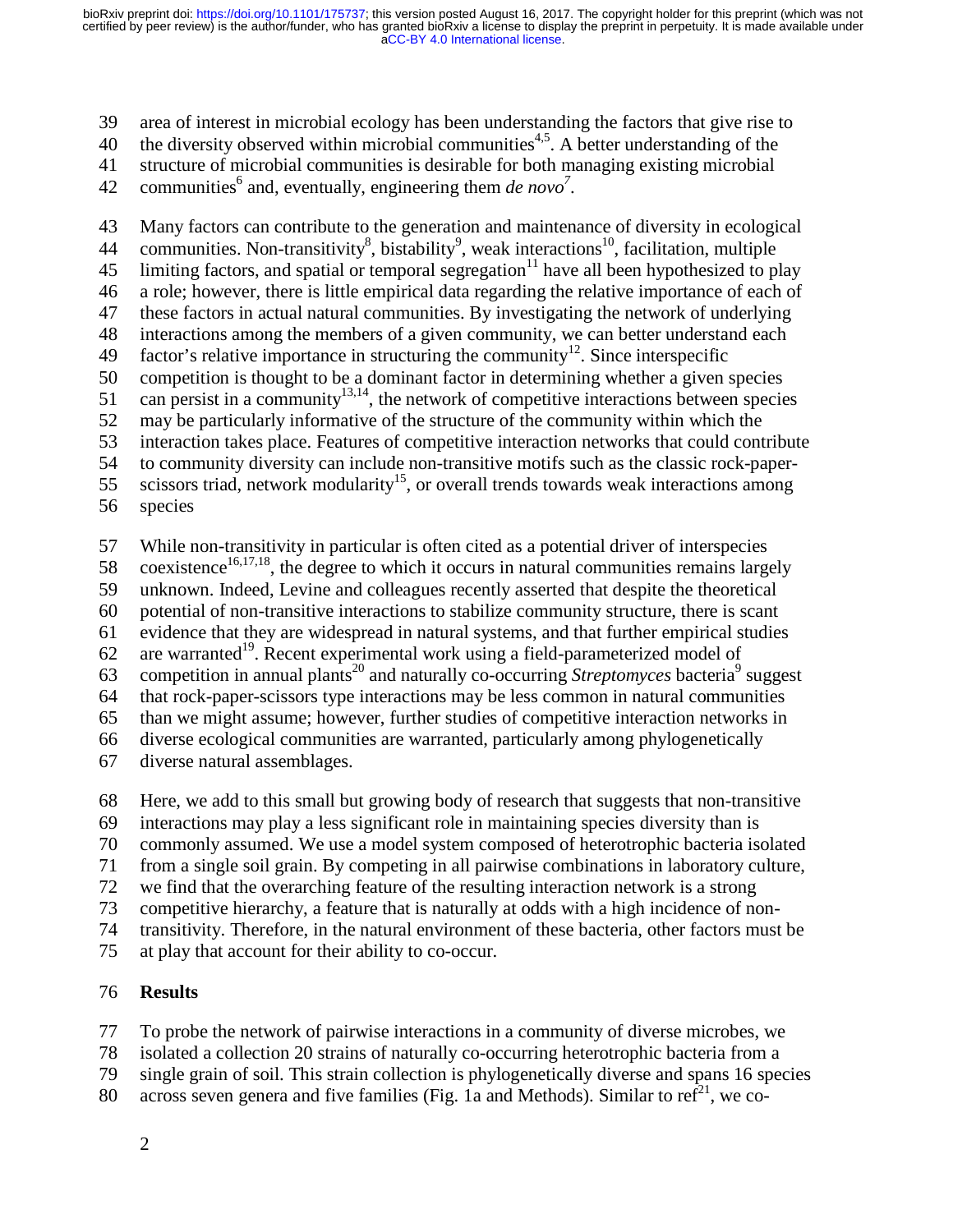81 inoculated all pairwise combinations of the 20 strains at varying initial fractions and

82 propagated them through at least five growth-dilution cycles. During each growth cycle,

- 83 cells were cultured for 24 hours and then diluted by a factor of 100 into fresh media. The
- 84 final outcome of competition was determined by plating the cultures on solid agar and
- 85 counting colonies, which are morphologically distinct (Fig. 1c and Supplementary Fig.
- 86 1). Plating results were confirmed via next-generation sequencing for a random subset of
- 87 the pairs (Supplementary Fig. 6).

88 Pairwise competitions resulted in one of three qualitatively different outcomes: exclusion,

89 coexistence, or bistability (Fig. 2a-c and Methods). In 153 of the 190 pairs (81%), only

90 one strain could invade the other and drove it to extinction, an outcome we call exclusion.

91 Nineteen pairs (10%) were mutually invasible, and thus exhibited coexistence over the

92 time span of the experiment. Finally, 15 pairs (8%) were mutually non-invasible, an

93 outcome that we call bistability. In a small number of pairs (3; 2%), we were unable to

94 determine the outcome due to contamination. Due to the high incidence of exclusion and

95 bistable outcomes, we conclude that these strains interact in the experimental

96 environment primarily through competition.

97 To quantify the strains' overall competitive ability, we define each strain's competitive

98 score to be its mean final fraction across all pairwise competitions. The competitive

99 scores that we measured spanned nearly the entire possible range, from a low of 0.03 to a

- 100 high of 0.91 (Fig. 1b and Supplementary Table 1).
- 101 The strains exhibit a strong competitive hierarchy. Very few strains were able to exclude
- 102 a strain with a higher competitive score; out of 187 pairwise competitions measured, only
- 103 five resulted in the lower-ranked strain excluding the higher-ranked one (Fig. 2d). The
- 104 degree of hierarchy in this interaction network is highly significant when compared to

105 networks with randomized outcomes ( $p < 10^{-19}$ ; Fig. 2e). To assess whether the

106 hierarchical pattern was specific to a particular environment, we repeated the

- 107 competitions with subsets of the full 20-strain collection in different growth media and
- 108 with different dilution rates (Supplementary Fig. 2). We found that the resultant interaction networks in these different environments were also highly hierarchical
- interaction networks in these different environments were also highly hierarchical,
- 110 despite changes in which strains were most competitive (Fig. 2f and Supplementary Fig.
- 111 3). Thus, we conclude that hierarchy in pairwise competition is a robust feature of this
- 112 model community.

113 Next, we asked what characteristics of a strain might best predict its performance in

114 competition. We hypothesized that strains that grow well in monoculture will have

115 competitive advantages over strains that grow more poorly. Indeed, we found that

116 exponential growth rate (*r*) was positively correlated with competitive score (Spearman's

117  $\text{rho} = 0.77$ ;  $p < 10^{-4}$ ; Fig. 3a) and that the typical outcome was for the strain with the

118 higher *r* to exclude the strain with the lower *r*, which occurred for 67% of pairs (Fig 3c).

119 Carrying capacity (*K*) in monoculture was less predictive of competitive superiority, but

120 was still significantly correlated (Spearman's rho = 0.55, *p* < 0.05; Fig. 3b). In general,

- 121 the likelihood of outcomes other than the stronger grower outcompeting the weaker
- 122 grower decreases for large differences in *r* and *K* (Supplementary Fig. 4). While
- 123 differences in these two parameters can be indicators of the likelihood of a given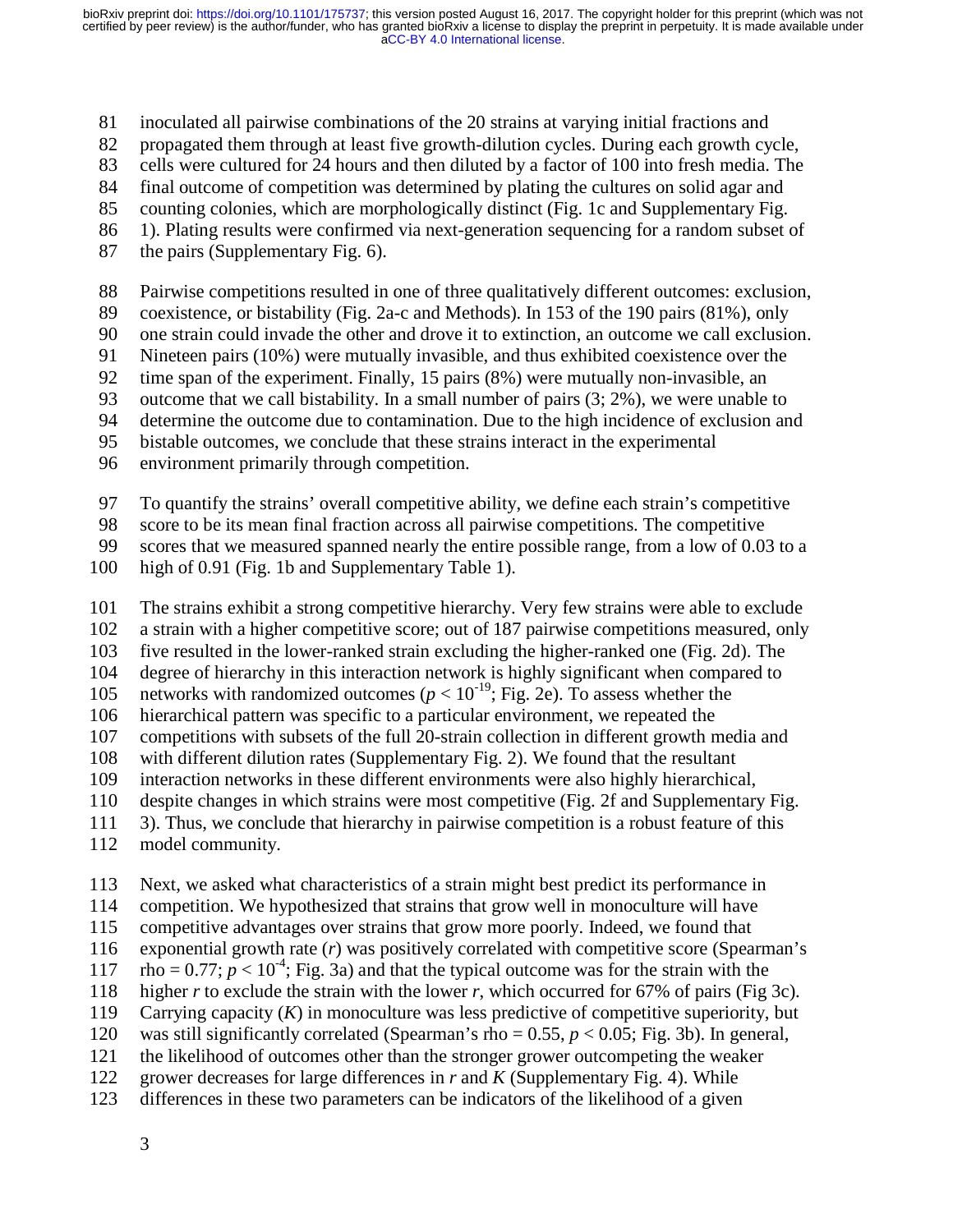124 competitive outcome, there are many exceptions, and, indeed, some of the stronger

125 competitors do not necessarily have correspondingly strong single-species growth

126 parameters. Thus, while the each species' intrinsic growth ability correlates with

127 competitive ability, the significant number of exceptions indicates that growth ability

128 alone does not fully explain the hierarchical competitive structure that we observe.

129 An important corollary of the high degree of hierarchy we observed in the interaction 130 network is that non-transitive motifs are vanishingly rare. Non-transitive motifs are 131 instances in which a clear competitive hierarchy among members of a sub-group does not 132 exist, the classic example being a rock-paper-scissors (RPS) triad. Of the 987 triads in our 133 collection for which complete pairwise outcome data are available, only three (0.3%) 134 display the RPS topology. This number is significantly less than is found in randomized 135 networks, where on average 14% of triads were RPS  $(p < 10^{15})$ ; Fig. 4). Furthermore, the 136 three triads that we classify as RPS each feature strains that display unusually high 137 variability from experiment to experiment, possibly due to rapid evolution, and further

138 efforts to characterize these triads failed to reproduce the non-transitive network

139 topology. As dictated by its hierarchical structure, our network is also highly enriched for

140 perfectly hierarchical feedforward loops, which were observed in over 50% of triads (Fig.

141 4). Due to the paucity and irreproducibility of observable non-transitive relationships

142 among our strains *in vitro*, we conclude that such relationships are unlikely to be a

143 significant contributor to their coexistence in a natural environment.

144 Given the hierarchical structure of the pairwise interaction network, we wondered about

145 the potential of higher-order interactions and indirect effects among our strains to give

146 rise to a diverse community. To address this, we inoculated three replicate cultures with

147 equal proportions of all 20 strains and propagated them through five growth-dilution

148 cycles (Fig. 5b). The resulting assemblages were highly replicable, and consisted of three

149 strains representing some of the strongest competitors in pairwise experiments (Fig. 5a,c),

150 all of which were found to coexist with each other in pairwise competition. Notably, this

151 combination of survivors was consistent with the simple community assembly rule we

152 recently developed<sup>21</sup>: namely, that a strain is expected to survive in multispecies

153 competition if and only if it is not excluded by any other surviving species. Since

154 pairwise outcomes alone are sufficient to predict the outcome of multispecies competition

155 in this environment, we conclude that higher-order interactions are unlikely to play a

156 major role in structuring this community.

## 157 **Discussion**

158 Many factors can contribute to the generation and maintenance of diversity in ecological 159 communities. Non-transitivity, facilitation, bistability, weak interactions, multiple 160 limiting factors, and spatial or temporal segregation have all been hypothesized to play a 161 role<sup>22</sup>; however, there is little empirical data regarding the relative importance of each of 162 these factors in actual natural communities. Here, we explored one such community. In 163 this work, we explored the network of pairwise interactions for a community of naturally 164 co-occurring bacteria. Our results indicate that diversity in this community is likely 165 maintained primarily due to factors including and spatial or temporal segregation or 166 multiple limiting factors, rather than frequent bistability, non-transitivity, or higher order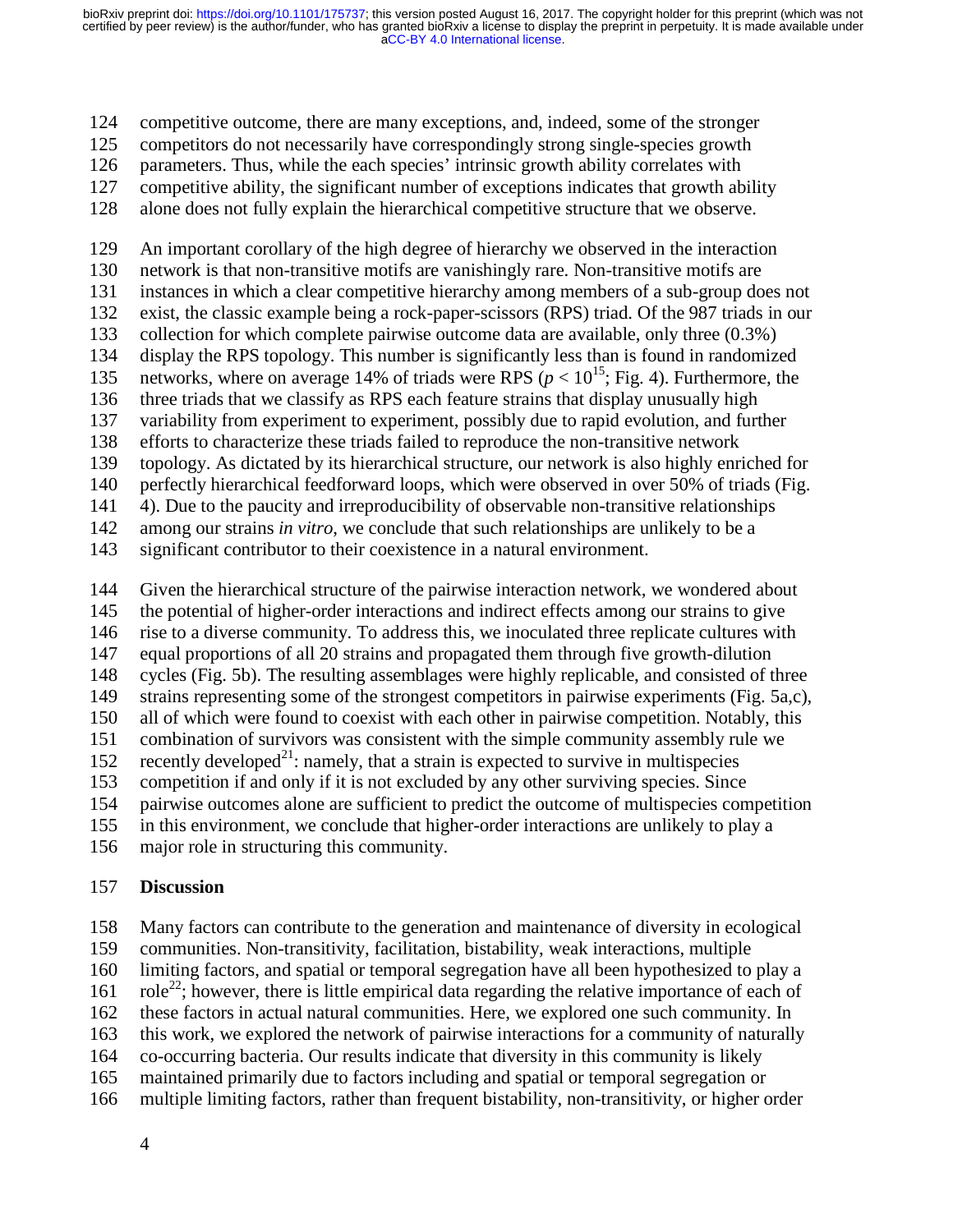167 interactions, all of which have been hypothesized to play a role in generating and

168 maintaining diversity. Nonetheless, we still do not completely understand the processes

169 that give rise to the diversity we observe in nature.

170 Given that soil is a heterogeneous mixture with a multitude of microhabitats, microbial

- 171 co-occurrence in soil may be facilitated by niche separation and spatial de-mixing. This
- 172 would allow the coexistence of strains that display strong inhibitory interactions in well-
- 173 mixed environments. Microbes in soil also experience a strongly fluctuating environment,
- 174 which can lead to coexistence of multiple strains over time via the soil spore bank.
- 175 Members of the genus *Bacillus* are particularly well known for their spore-forming
- 176 ability, which may allow them to persist in a non-vegetative, and therefore non-
- 177 competitive state, until conditions favor their growth<sup>23</sup>. Finally, our experimental
- 178 approach clearly requires that the strains to be competed be culturable in the laboratory,
- 179 so it is impossible for us to exclude the possibility that other strains present within the
- 180 soil might behave very differently.

181 Simulations of our experimental system using the generalized Lotka-Volterra model

182 (gLV) predicted that, if the underlying ecological interactions among species are assigned

183 at random, the pairwise interaction network should become less hierarchical at lower

184 death rates, corresponding to a lower daily dilution rate in our experimental setup

185 (Supplementary Fig. 5). In order to test this hypothesis, we competed a subset of pairs

186 while experimentally reducing the dilution rate from 1:100 to 1:10 (Fig. 2f). The

187 hierarchical network structure was robust to this manipulation, and remained highly

188 correlated with growth rates in monoculture. While it is possible that reducing the death

189 rate further could weaken the hierarchy by reducing the importance of a growth rate

190 advantage in determining survival, the most straightforward interpretation of our data is

191 that the hierarchy is not simply due to differences in growth rates.

192 This experimental system also gives us the opportunity to test the importance of higher 193 order interactions in shaping communities. Higher order interactions are said to take

194 place when the presence of an additional species changes the interaction between two existing species<sup>24</sup>, and have the potential to contribute to the maintenance of species existing species<sup> $24$ </sup>, and have the potential to contribute to the maintenance of species

196 diversity<sup>25</sup>. In bacterial systems, this can be driven by complex networks of selective

197 antibiotic production and sensitivity<sup>26</sup>. Despite the potential for higher order interactions

198 in our model community, our simple assembly rule<sup>21</sup>, which disregards higher order

199 interactions entirely, accurately predicted the survivors in all-versus-all competition *in* 

- 200 *vitro*, suggesting that higher order interactions are not a major driver of community
- 201 structure in this instance.

202 The observation of high levels of diversity in communities of competing organisms is a 203 long-standing paradox in community ecology<sup>27</sup>. In this work, we showed that a bottom-204 up approach to studying community assembly can be useful in narrowing down the range 205 of possible explanations for the diversity we observe in nature. However, this approach 206 necessitates removing the organisms from their natural environment, including the larger 207 community in which the species of interest are embedded. Future work combining *in*  208 *vitro* competition experiments with a more mechanistic understanding of the influence of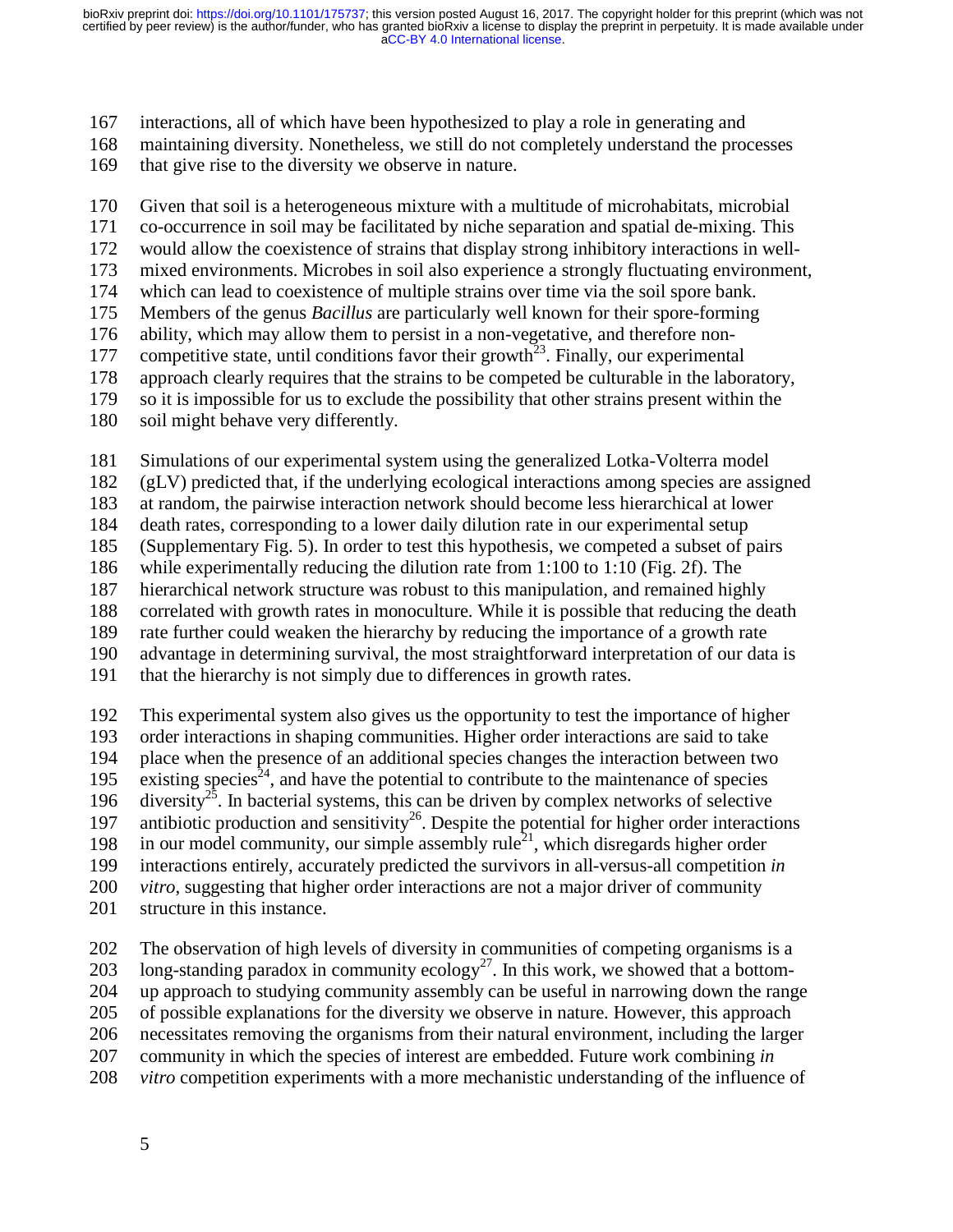- 209 environment on species survival would help to further explain the persistence of diversity
- 210 in nature.

### 211 **Methods**

#### 212 *Strain isolation and identification*

213 Bacterial strains were isolated from a single grain of soil collected in September, 2015 in

214 Cambridge, Mass., U.S.A. The grain weighted  $\sim$ 1 mg and was handled using sterile

215 technique. The grain was washed in phosphate-buffered saline (PBS) and serial dilutions

216 of the supernatant were plated on nutrient agar (0.3% yeast extract, 0.5% peptone, 1.5%

217 bacto agar) and incubated for 48 hr at room temperature. Isolated colonies were sampled

218 and cultured at room temperature in 5 mL nutrient broth (0.3% yeast extract, 0.5%

219 peptone) for 48 hr. To ensure purity, the liquid cultures of the isolates were diluted in

220 PBS and plated on nutrient agar. Single colonies picked from these plates were once

221 again grown in nutrient broth for 48 hr at room temperature and the resulting stocks were

222 stored in 20% glycerol at  $-80 \square$  C.

223 The 16S rRNA gene was sequenced via Sanger sequencing of DNA extracted from

224 glycerol stocks carried out at GENEWIZ (South Plainfield, New Jersey, U.S.A.).

225 Sequencing was performed in both directions using the company's proprietary universal

226 16S rRNA primers, yielding assembled sequences ~1100 nt in usable length. Species

227 names were assigned using the Ribosomal Database Project's Seqmatch module<sup>28</sup> based

228 on the type strain with the highest seqmatch score relative to the query strain. Three

229 strains (*B. toyonensis* 1, 2, and 3) had identical 16S rRNA sequences, and were therefore

230 differentiated using a 404-bp fragment of the *pyrE* gene amplified using the primers 5<sup>'</sup>-<br>231 TCGCATCGCATTTATTAGAA-3' and 5'-CCTGCTTCAAGCTCGTATG-3' following

231 TCGCATCGCATTTATTAGAA-3' and 5'-CCTGCTTCAAGCTCGTATG-3' following<br>232 protocols described in ref<sup>29</sup>. A list of the strains used, their GenBank accession numbers,

233 competitive scores, and inferred growth parameters is given in Supplementary Table 1. 234 For phylogenetic analysis, sequences were aligned using MUSCLE<sup>30</sup> and a tree was

235 constructed using PhyML  $3.0^{31,32}$ .

236 *Estimation of single-species growth parameters*

237 The carrying capacity of each individual strain was estimated to be its optical density at

238 600 nm (OD<sub>600</sub>) in 0.2X nutrient broth after five repeated growth-dilution cycles, starting

239 from an initial OD<sub>600</sub> of  $3\times10^{-3}$ . Growth curves at OD<sub>600</sub> were measured in flat-bottomed

240 96-well microtiter plates (BD Biosciences) with lids sealed with Parafilm in a Tecan

241 Infinite M200 Pro plate reader over 48 hr at  $25\Box$  C with maximum shaking. An approximation of the exponential growth rate of each individual strain was extra approximation of the exponential growth rate of each individual strain was extracted from

243 the growth curves using the time each strain took to reach a threshold optical density. The

244 time-to-threshold method was chosen over other estimates of growth rate due to wide

245 variations in growth patterns across the strains, which led to difficulties in fitting

246 parameters to other population growth models.

247 *Competition experiments*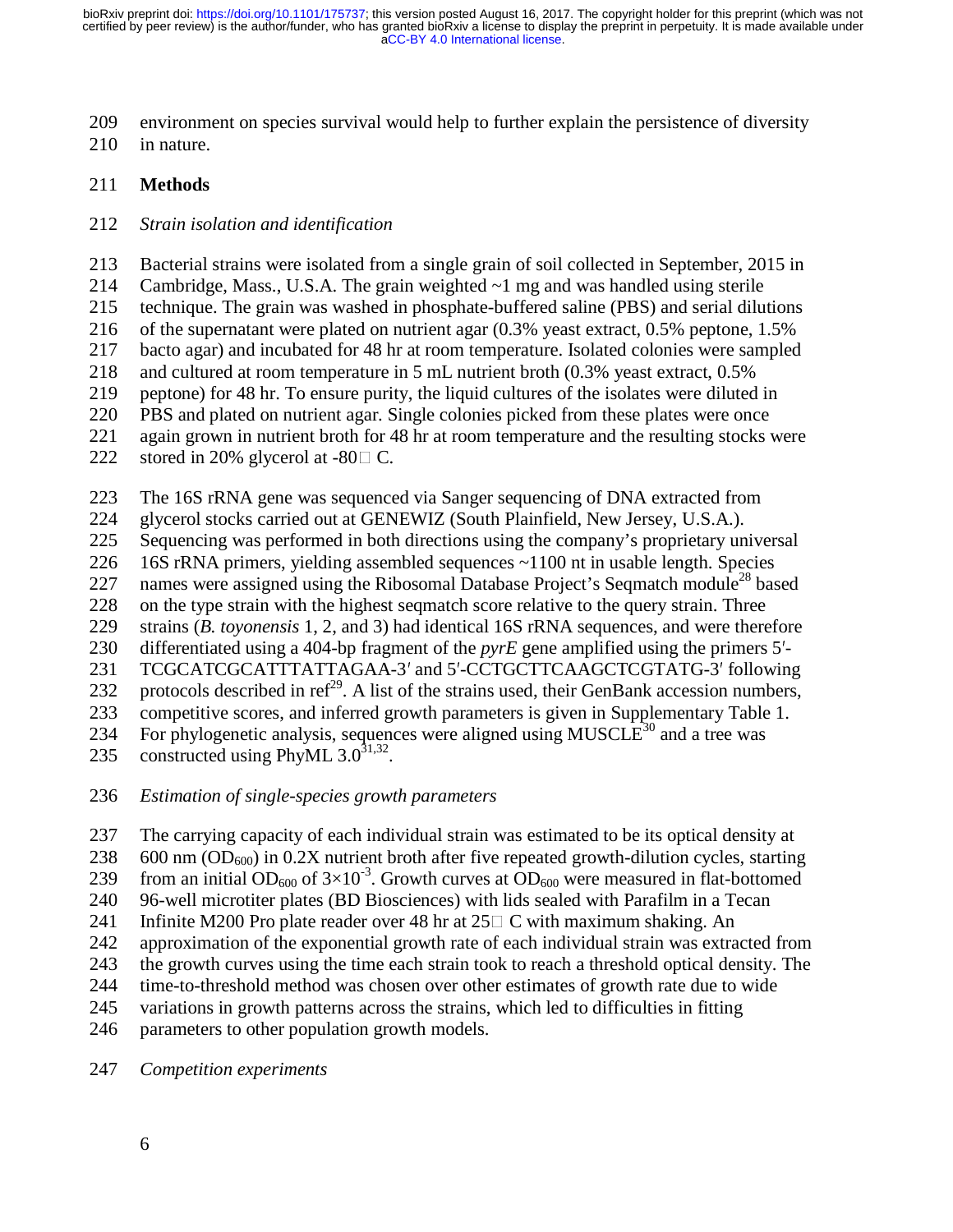248 Prior to competition experiments, cells were streaked out on nutrient agar plates, grown

249 for 48 hr at room temperature, and then stored at  $4\Box$  C for up to two weeks. Single colonies were picked from these plates and grown for 24 hr at room temperature in

colonies were picked from these plates and grown for 24 hr at room temperature in  $0.2X$ 

251 nutrient broth.

252 The competitions were initiated by diluting each individual strain in 0.2X nutrient broth

253 to an OD<sub>600</sub> of  $3\times10^{-3}$ . The diluted cultures were then mixed by volume to the desired

254 starting ratios of 0.05/0.95 and 0.95/0.05 (Strain A/Strain B). The competitions were

255 performed in 200  $\Box$ L volumes in flat-bottomed 96-well microtiter plates sealed with Titer 256 Tops® polyethylene sealing films (Diversified Biotech). For each growth-dilution cycle,

256 Tops® polyethylene sealing films (Diversified Biotech). For each growth-dilution cycle,

257 the cultures were incubated at  $25\Box$  C and shaken at 900 rpm for 24 hr. At the end of each cycle, the cultures were thoroughly mixed and then diluted by a factor of 100 into fresh cycle, the cultures were thoroughly mixed and then diluted by a factor of 100 into fresh

- 259 medium.  $OD_{600}$  was measured at the end of each cycle, and final species fractions were
- 260 estimated after five (or, in the case of initially low plating density, seven) cycles.

261 To measure the final species fractions, the co-cultures were diluted by a factor of  $10^4$ - $10^6$ 

262 (depending on  $OD_{600}$ ) in PBS. Seventy-five  $\Box$ L of the diluent was plated onto 10 cm<br>263 Petri dishes containing 25 mL of nutrient agar and incubated at room temperature for

Petri dishes containing 25 mL of nutrient agar and incubated at room temperature for 48

264 hr. All but a small fraction of the strain pairs have distinct colony morphologies, so

265 species fractions were estimated by counting colonies of each type (median: 51 colonies

266 per plate). Next-generation sequencing of a subset of the co-cultures affirmed the overall

267 accuracy of the plating technique (Supplementary Fig. 6).

268 *Determining the outcome of competition*

269 The result of competition was classified as one of three outcomes: exclusion of a single

270 strain, coexistence of both strains, or bistability. A strain was said to exclude its

271 competitor if it was the sole strain observed from both starting frequencies after 5 cycles,

272 or if it excluded its competitor when starting from an initial frequency of 0.95 and

273 achieved a frequency of 0.85 or greater when starting from an initial frequency of 0.05.

274 Pairs were considered bistable if the strain that started out at a frequency of 0.95 excluded

275 the competitor. All other outcomes were classified as coexistence.

276 *Calculating competitive score and network hierarchy score*

- 277 The competitive score  $s_i$  of each strain *i* was defined as its mean fraction  $f_{ii}$  after co-
- 278 culture with each of the  $n 1$  competitor strains:

$$
s_i = \left(\sum_{i \neq j} f_{ij}\right) / (n-1)
$$

279 The hierarchy score (*h*) for an *n*-member network is calculated as:

$$
h = \sum_{s_i > s_j} f_{ij}
$$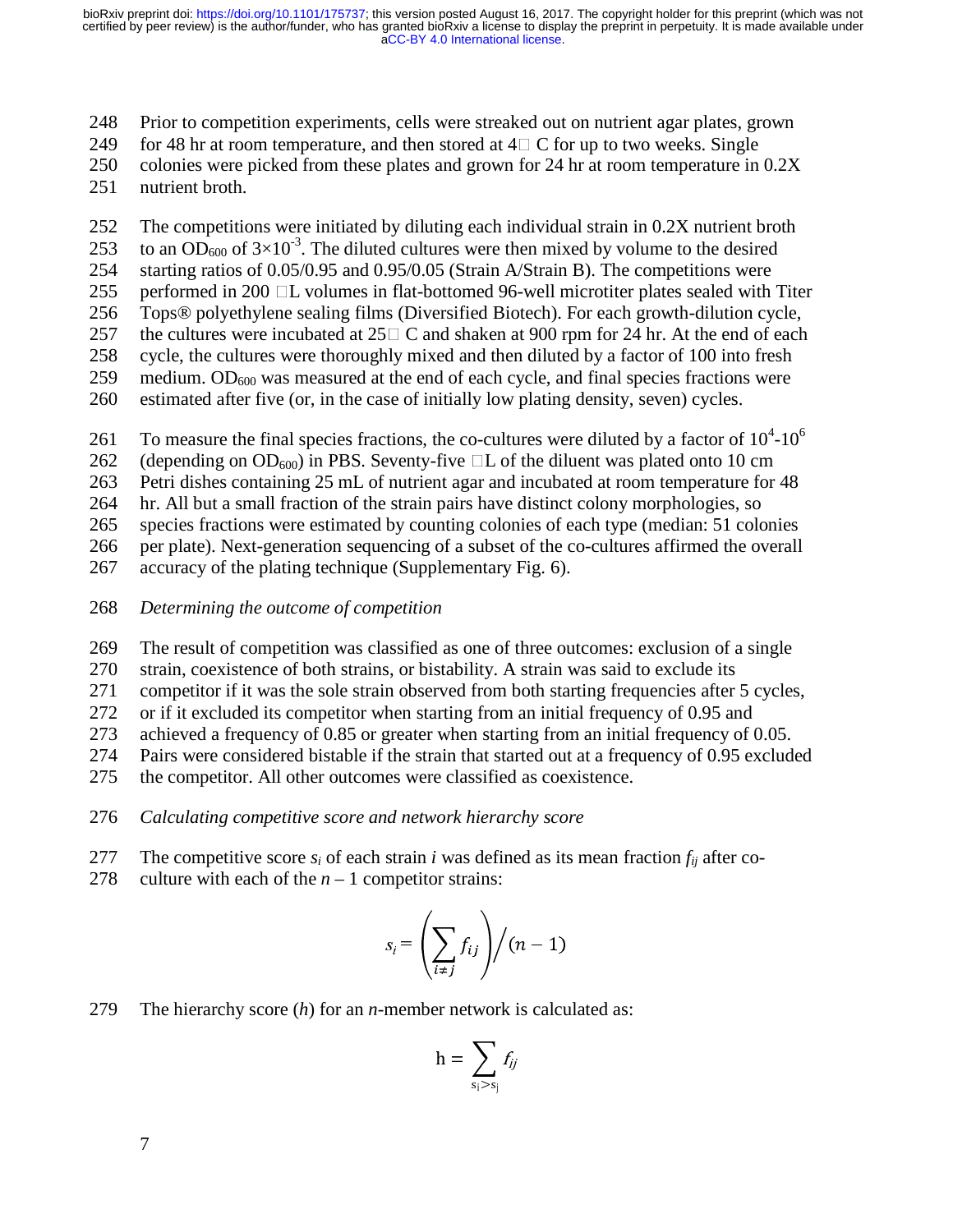- 280 The network hierarchy score for the observed set of competitive outcomes was then
- 281 compared against the distribution of scores for 10,000 simulated networks in which each
- 282 pair was randomly assigned an outcome of exclusion, coexistence, or bistability with
- 283 probability proportional to the incidence of each outcome in the empirical dataset. The
- 284 resulting distribution of hierarchy scores was approximated using the normal distribution
- 285 to determine *p-*values.
- 286 *Identifying network motifs*
- 287 The frequencies of distinct topologies among the  $\binom{20}{3}$  = 1140 three-strain networks were<br>288 enumerated using the FANMOD software package<sup>33</sup>. Random networks were simulated
- 
- 289 by assigning the outcome of exclusion to each pair of strains within the simulated
- 290 network with the probability 0.818, which is equal to the fraction of pairs in the empirical
- 291 dataset that exhibited exclusion. The occurrences of rock-paper-scissors and feedforward
- 292 loop motifs were enumerated for 1000 simulated networks and approximated by a normal
- 293 distribution to determine two-sided *p*-values.
- 294 *Data and code availability*
- 295 The data that support the findings of this study are available from the corresponding
- 296 authors upon reasonable request. An implementation of the routine for estimating the
- 297 distribution of hierarchy scores and motifs in randomized networks is also available upon
- 298 reasonable request.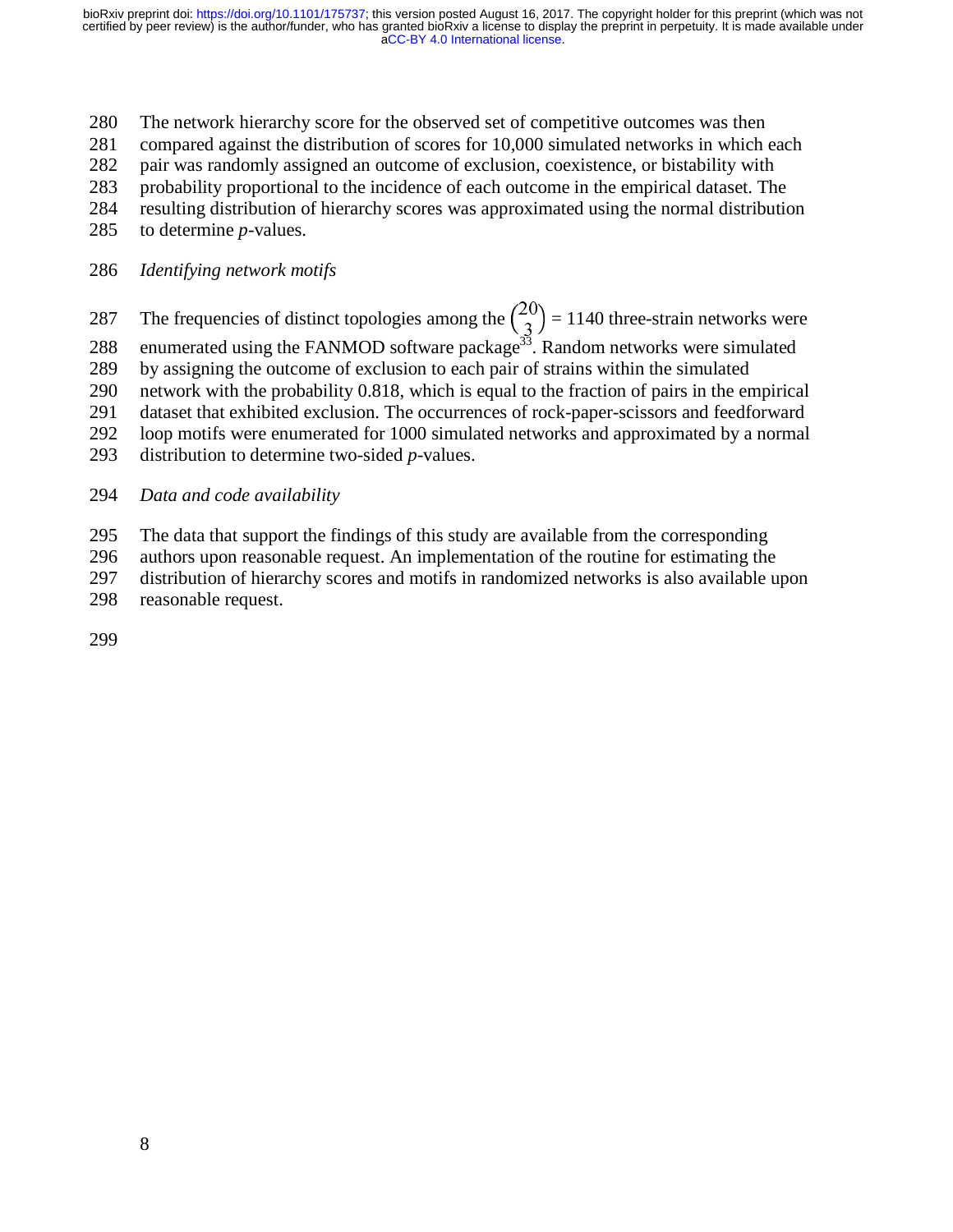#### 300 **Figures**



301

302 **Figure 1. Twenty strains of bacteria isolated from a single grain of soil were** 

303 **competed against each other in all pairwise combinations. a**, Phylogenetic tree of the 304 20 strains used in this study. Tree was constructed using the full 16S gene. **b**, Growth rate

305 (orange) and carrying capacity (purple) of each strain in monoculture, as well as

306 competitive score against other strains (blue). Lighter shades correspond to lower values,

307 while darker shades correspond to higher values. **c**, All 190 pairwise combinations of the

- 308 soil isolates were competed in the laboratory. Colonies of different strains were visually
- 309 distinct, allowing determination of final species fractions at the end of competition.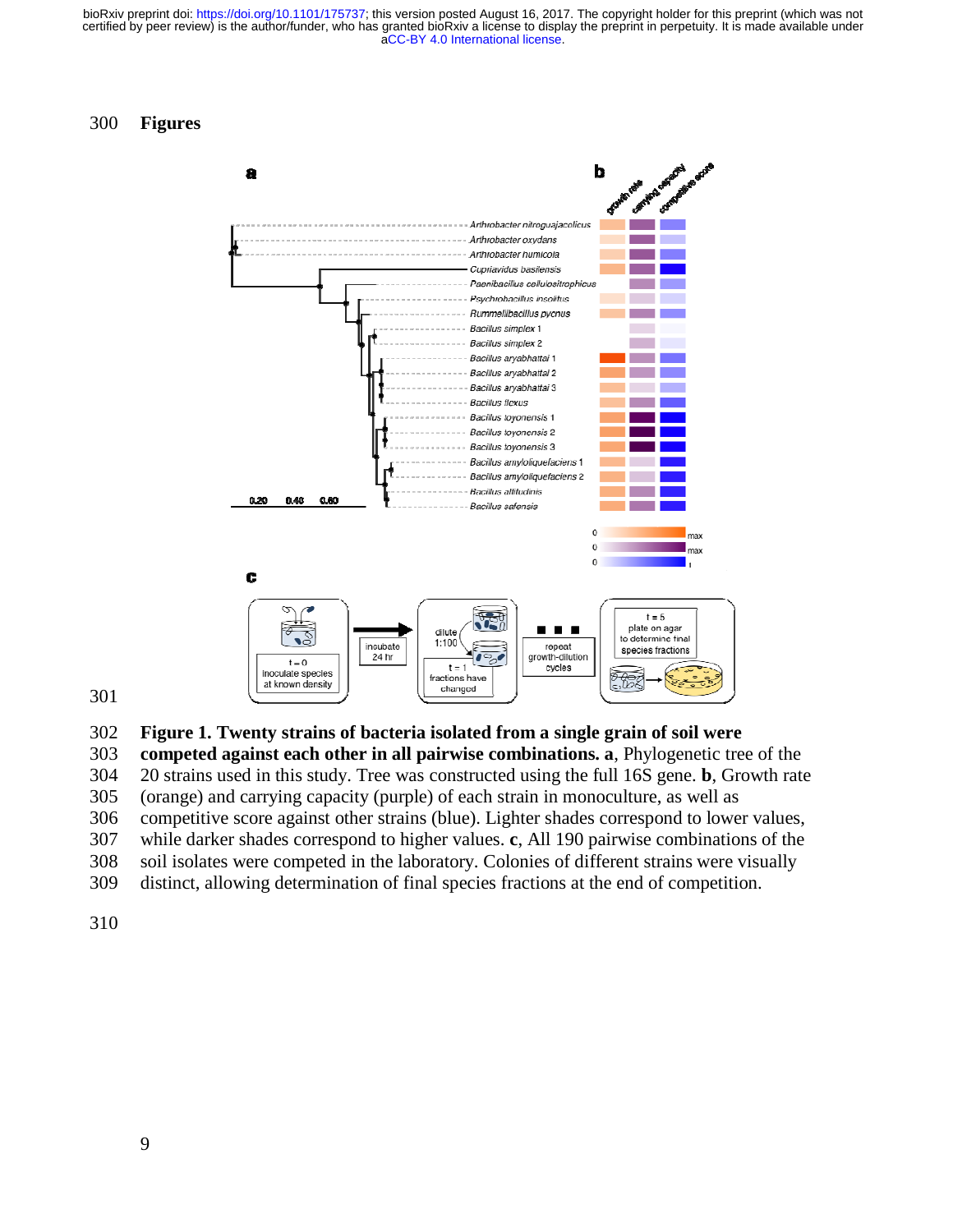

#### 311

#### 312 **Figure 2. The network of pairwise interactions among strains is strongly**

313 **hierarchical. a**-**c**, Changes in relative abundance over time in three hypothetical pairs: 314 one in which the outcome was competitive exclusion; one in which the outcome was 315 stable coexistence; and one in which the outcome was bistability. The color-coded 316 matrices inset into each diagram indicate the qualitative outcome for the row species in 317 competition with the column species. **d**, Pairwise outcome matrix for the entire 20-strain 318 collection. Outcomes are color coded as for **a**-**c**, with white indicating an indeterminate 319 outcome. Rows and columns are sorted in decreasing order of each strain's competitive 320 score. **e**, Histogram of hierarchy scores for randomized outcome matrices. The hierarchy 321 score for a given matrix is calculated by summing the final fractions of the row strain in 322 competition with the column strain across all row-column pairs in the upper triangle of 323 the matrix. The difference is highly significant ( $p < 10^{-20}$ ). **f**, Hierarchy scores for 324 pairwise interaction networks associated with varying environmental conditions and the 325 corresponding randomized networks. NB: 0.2X nutrient broth. M9: 1X M9 minimal 326 medium supplemented with 0.2% casamino acids, 0.4% glycerol, and 1 mM thiamine 327 HCl. Dilution rates were either 1:100 or 1:10 per 24 hr, and experiments consisted of 328 either the full complement of 20 bacterial strains or subsets of 12, as indicated in 329 parentheses. Error bars represent +/– 1 s.d. Differences in observed versus randomized scores were were highly significant in all environments ( $p < 10^{-7}$ ). 331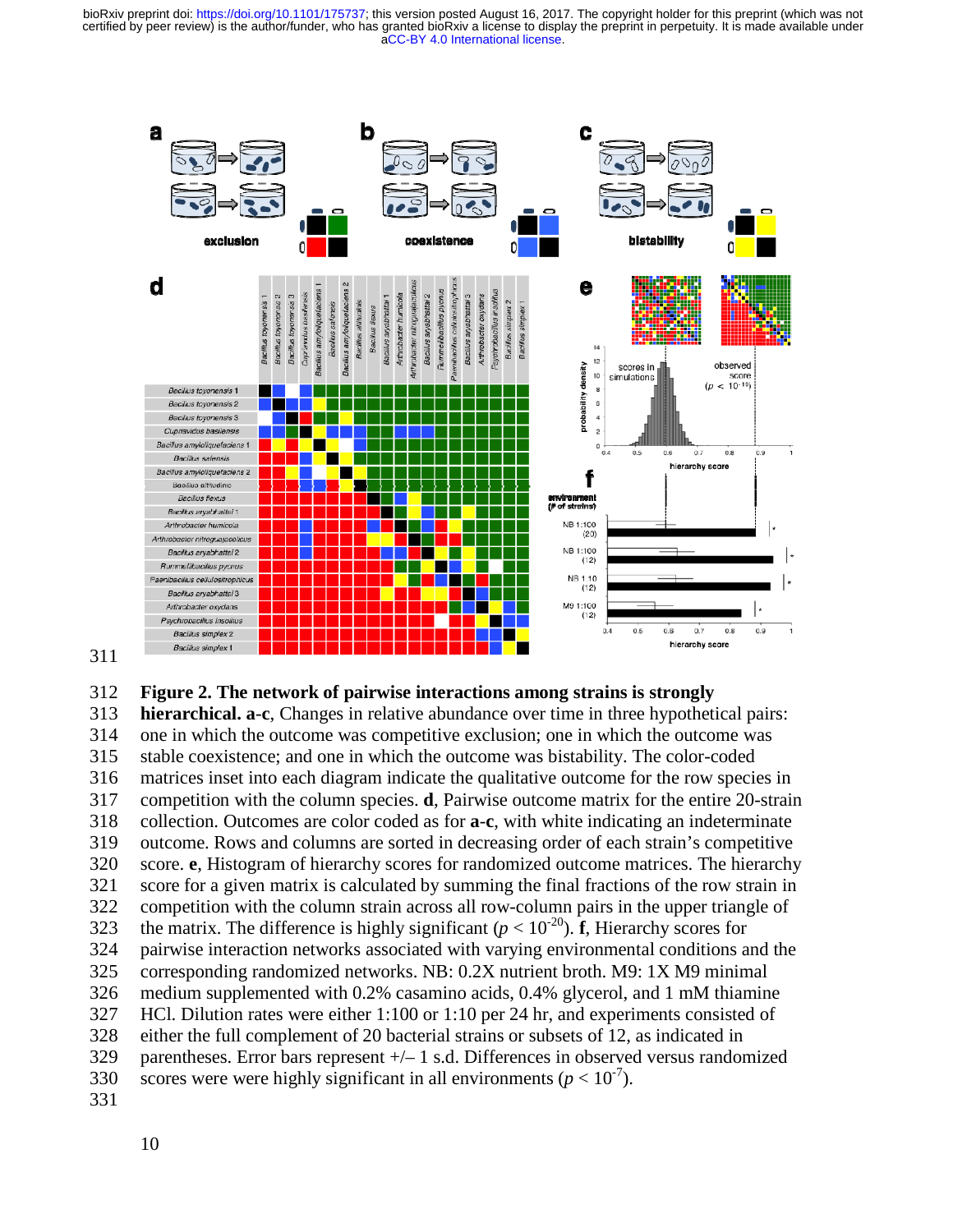

332

### 333 **Figure 3. Differences in growth parameters frequently predict the outcome of**

334 **competition. a**, **b**, Correlation between rank in growth rate (as estimated using a time-to-

335 threshold method) or rank in carrying capacity (as measured using  $OD_{600}$ ) and rank in

336 competitive score. Figures reported are Spearman correlation coefficients  $(\rho)$  with two-

337 sided *p*-values. **c**, Distribution of competitive outcomes for all pairs, with pairs that

- 338 exhibit exclusion differentiated according to whether the faster or slower grower excludes
- 339 the other.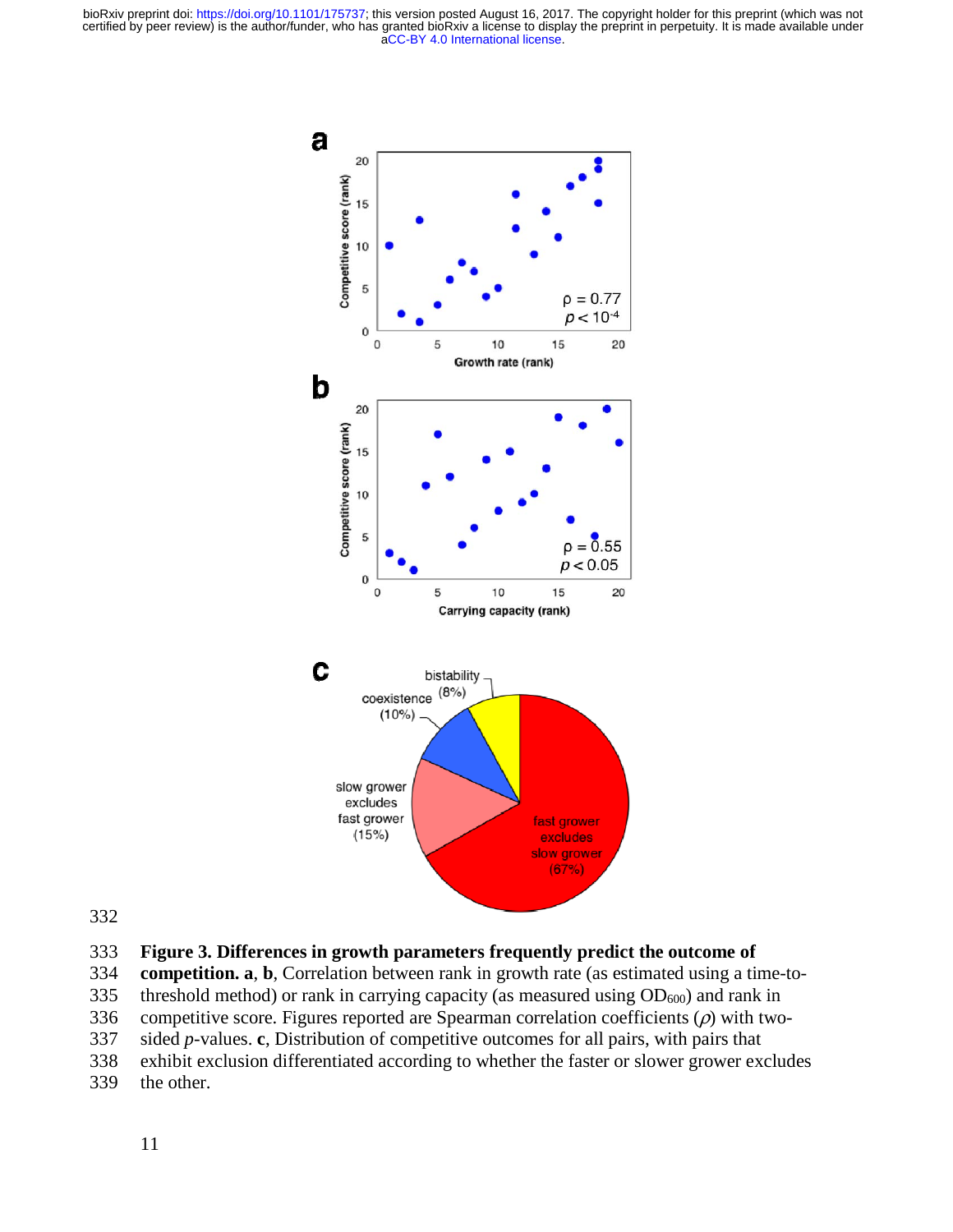

340

### 341 **Figure 4. The observed interaction network contains very few cycles.** There were

342 significantly fewer rock-paper-scissors triads and significantly more feedforward loops in

343 the network of observed outcomes as compared to 1000 randomized networks. Error bars

344 represent +/– 1 s.d.. Differences in the observed versus randomized incidences were

345 highly significant for all motif categories ( $p < 10^{-7}$ ).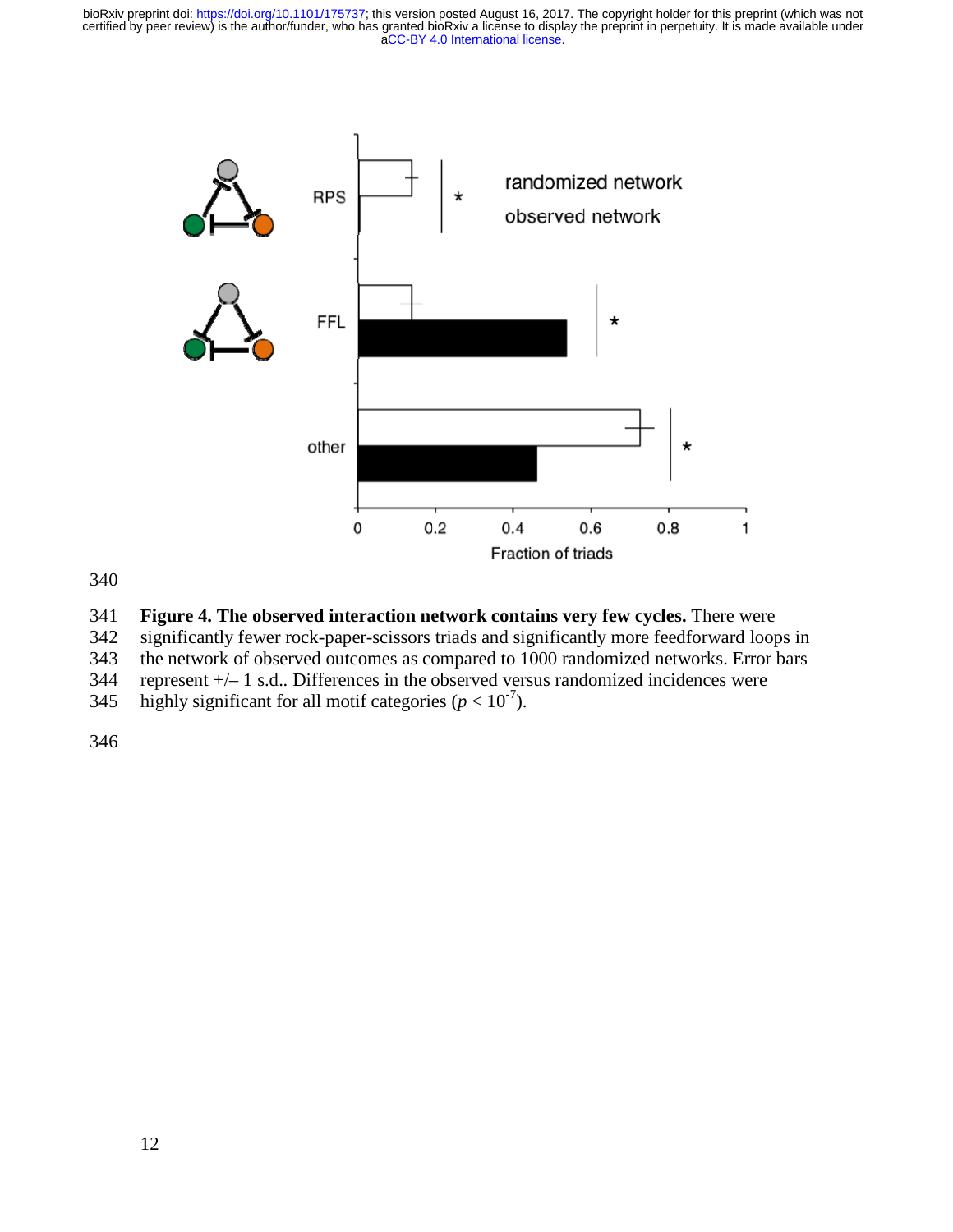



## 348 **Figure 5. Only three species survive in all-versus-all competition, as predicted by**

349 **pairwise outcomes. a**, Predictions and observed outcomes of multispecies competition

350 (grey squares, right) based on community assembly rules incorporating the outcomes of

351 pairwise interactions (colored squares, left). **b**, All strains were mixed in equal proportion

352 by optical density and allowed to reach equilibrium. **c**, In three replicate cultures, only the

353 same three strains survived, each of which was found to coexist with the other two strains

354 in pairwise experiments.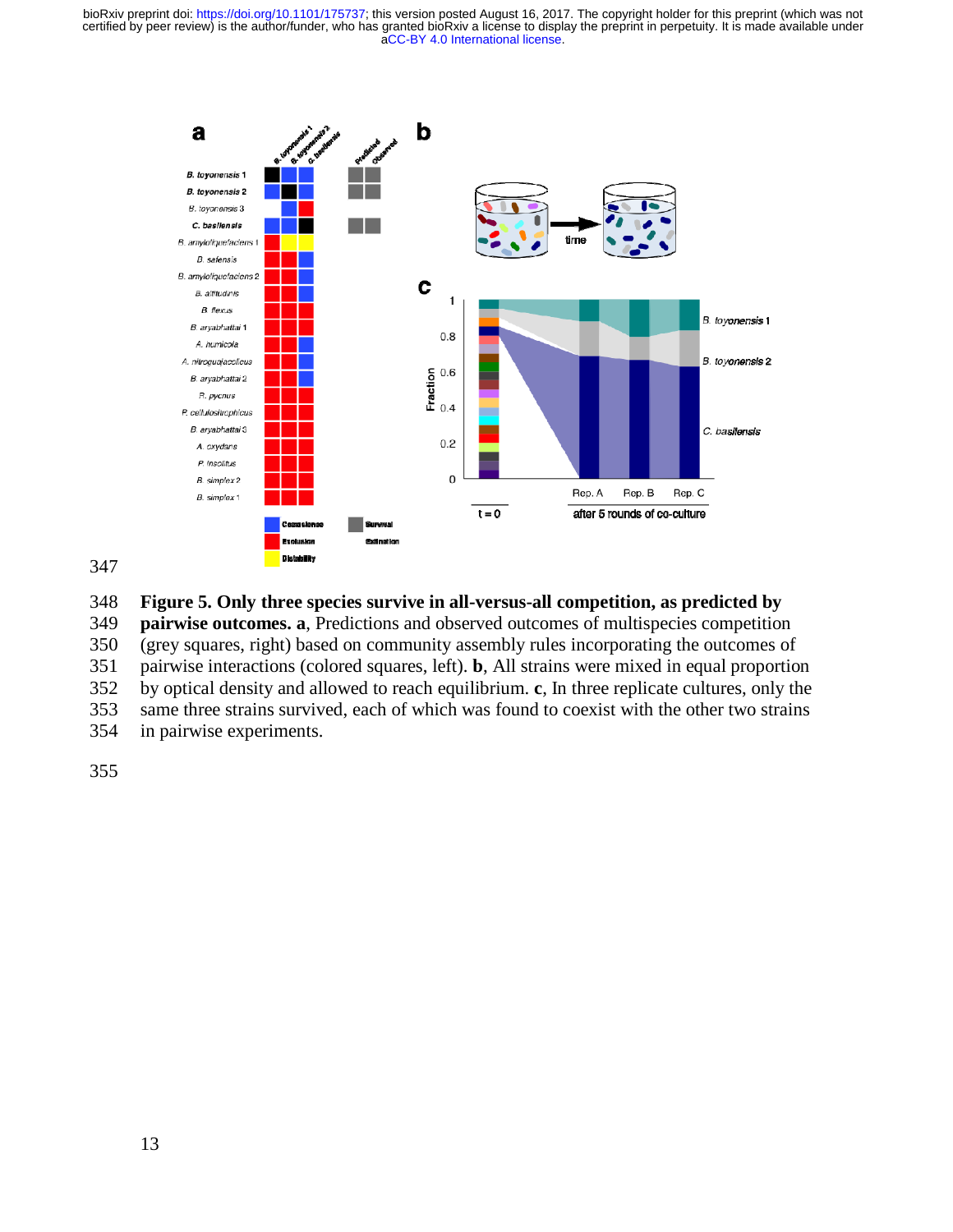### 356 **Acknowledgments**

- 357 The authors thank S. Higgins, M. Polz, O. X. Cordero, and members of the Gore
- 358 Laboratory for critical input and comments on the manuscript. This work was supported
- 359 by the Defense Advanced Research Projects Agency's Biological Robustness in Complex
- 360 Settings (BRICS) program, a National Institutes of Health New Innovator Award (NIH
- 361 DP2), a National Science Foundation Graduate Research Fellowship, a National Science
- 362 Foundation CAREER award, a Sloan Research Fellowship, the Pew Scholars Program,
- 363 and the Allen Distinguished Investigator Program.

## 364 **Author Contributions**

- 365 L. M. H., J. F., and J. G. designed the study. L. M. H. performed the experiments. L. M.
- 366 H., J. F., and H. S. performed the analyses. L. M. H., J. F., H. S., and J. G. wrote the
- 367 manuscript.

## 368 **Competing Interests**

369 The authors declare no competing financial interests.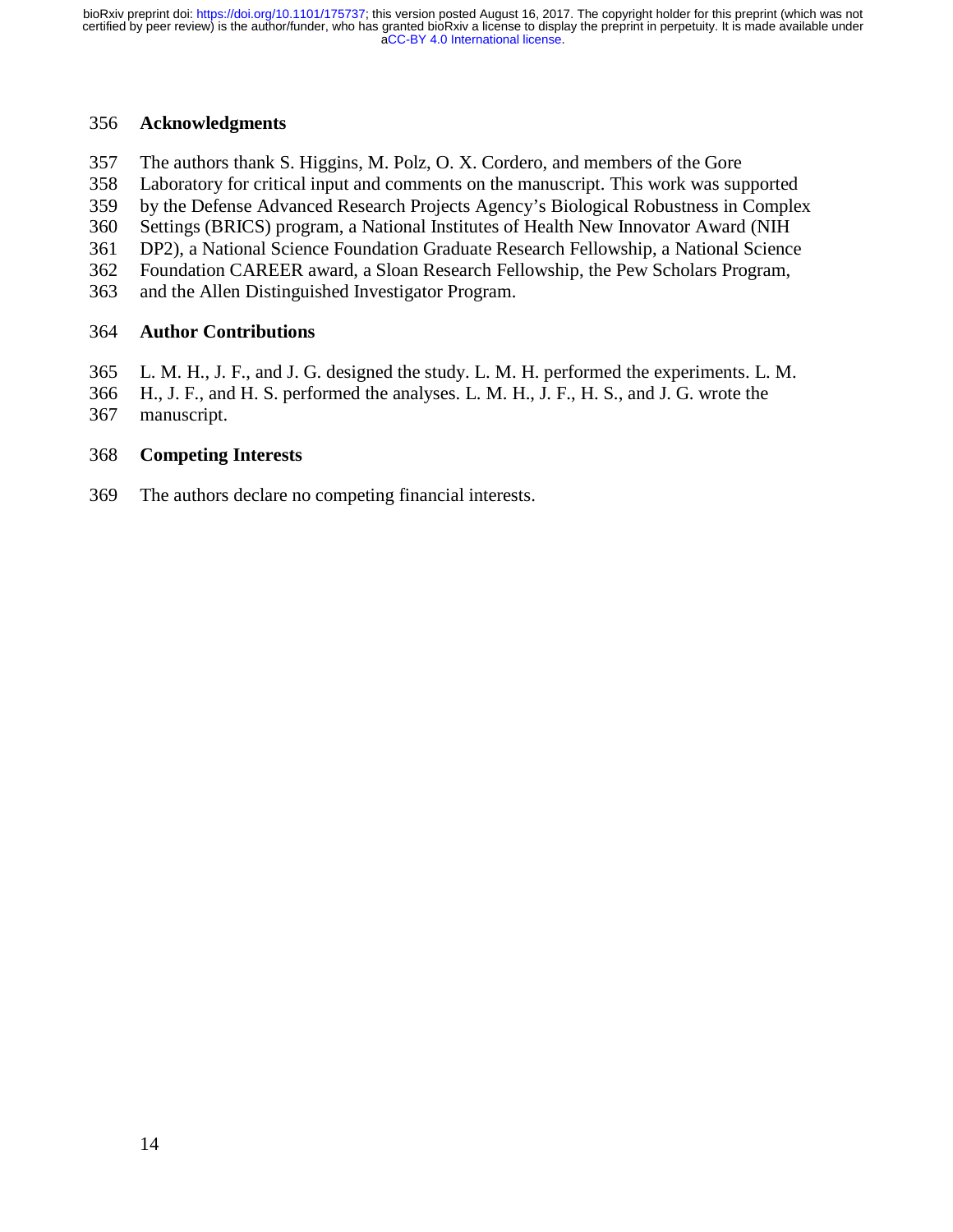# 370 **References**

| <sup>1</sup> Falkowski, P., Fenchel, T., & Delong, E. The microbial engines that drive Earth's<br>biogeochemical cycles. Science 320, 1034-1039 (2008).                        |
|--------------------------------------------------------------------------------------------------------------------------------------------------------------------------------|
| $2$ Flint, H. J., Scott, K. P., Louis, P. & Duncan, S. H. The role of the gut microbiota in<br>nutrition and health. Nat. Rev. Gastroenterol. Hepatol. 9, 577-589 (2012).      |
| <sup>3</sup> Hooper, D. U., Chapin, F. S., Ewel, J. J., Hector, A., Inchausti, P., Lavorel, S., Lawton,                                                                        |
| J. H., Lodge, D. M., Loreau, M., Naeem, S., Schmid, B., Setala, H., Symstad, A. J.,                                                                                            |
| Vandermeer, J. & Wardle, D. A. Effects of biodiversity on ecosystem functioning: a<br>consensus of current knowledge. Ecol. Monogr. 75, 3-35 (2005).                           |
| <sup>4</sup> Torsvik, V., Ovreas, L. & Thingstad, T. F. Prokaryotic diversity – magnitude,                                                                                     |
| dynamics, and controlling factors. Science 296, 1064-1066 (2002).                                                                                                              |
| $5$ Fierer, N. & Jackson, R. B. The diversity and biogeography of soil bacterial                                                                                               |
| communities. Proc. Natl. Acad. Sci. USA 103, 626-631 (2006).<br>$6$ Antunes, L. C. M., Han, J., Ferreira, R. B. R., Lolic, P., Borchers, C. H. & Finlay, B. B.                 |
| Effect of antibiotic treatment on the intestinal metabolome. Antimicrob. Agents Ch. 55,                                                                                        |
| 1494-1503 (2011).<br><sup>7</sup> Lindemann, S. R., Bernstein, H. C., Song, H. S., Fredrickson, J. K., Fields, M. W.,                                                          |
| Shou, W. Y., Johnson, D. R. & Beliaev, A. S. Engineering microbial consortia for                                                                                               |
| controllable outputs. ISME J. 10, 2077-2084 (2016).                                                                                                                            |
| <sup>8</sup> Kerr, B., Riley, M. A., Feldman, M. W. & Bohannan, B. J. M. Local dispersal promotes                                                                              |
| biodiversity in a real-life game of rock-paper-scissors. Nature 418, 171-174 (2002).                                                                                           |
| <sup>9</sup> Wright, E. S. & Vetsigian, K. H. Inhibitory interactions promote frequent bistability<br>among competing bacteria. Nat. Commun. 7, 11274 (2016).                  |
| Coyte, K. Z., Schluter, J. & Foster, K. R. The ecology of the microbiome: networks,                                                                                            |
| competition, and stability. Science 350, 663-666 (2015).                                                                                                                       |
| <sup>11</sup> HilleRisLambers, J., Adler, P. B., Harpole, W. S., Levine, J. M. & Mayfield, M. M.                                                                               |
| Rethinking community assembly through the lens of coexistence theory. Annu. Rev. Ecol.<br>Evol. S. 43, 227-248 (2012).                                                         |
| $^{12}$ Proulx, S. R., Promislow, D. E. L. & Phillips, P. C. Network thinking in ecology and<br>evolution. Trends Ecol. Evol. 20, 345-353 (2005).                              |
| <sup>13</sup> Gurevitch, J., Morrow, L. L., Wallace, A. & Walsh, J. S. A metaanalysis of<br>competition in field experiments. Am. Nat. 140, 539-572 (1992).                    |
| $14$ Foster, K. R. & Bell, T. Competition, not cooperation, dominates interactions among<br>culturable microbial species. Curr. Biol. 22, 1845-1850 (2012).                    |
| <sup>15</sup> Mayfield, M. M. & Levine, J. M. Opposing effects of competitive exclusion on the<br>phylogenetic structure of communities. Ecol. Lett. 13, 1085-1093 (2010).     |
| Laird, R. A. & Schamp, B. S. Competitive intransitivity promotes species coexistence.                                                                                          |
| Am. Nat. 168, 182-193 (2006).                                                                                                                                                  |
| <sup>17</sup> Reichenbach, T., Mobilia, M. & Frey, E. Mobility promotes and jeopardizes                                                                                        |
| biodiversity in rock-paper-scissors games. Nature 448, 1046-1049 (2007).                                                                                                       |
| Allesina, S. & Levine, J. M. A competitive network theory of species biodiversity.<br>Proc. Natl. Acad. Sci. USA 108, 5638-5642 (2011).                                        |
| <sup>19</sup> Levine, J. M., Bascompte, J., Adler, P. B. & Allesina, S. Beyond pairwise mechanisms<br>of species coexistence in complex communities. Nature 546, 56-64 (2017). |
|                                                                                                                                                                                |